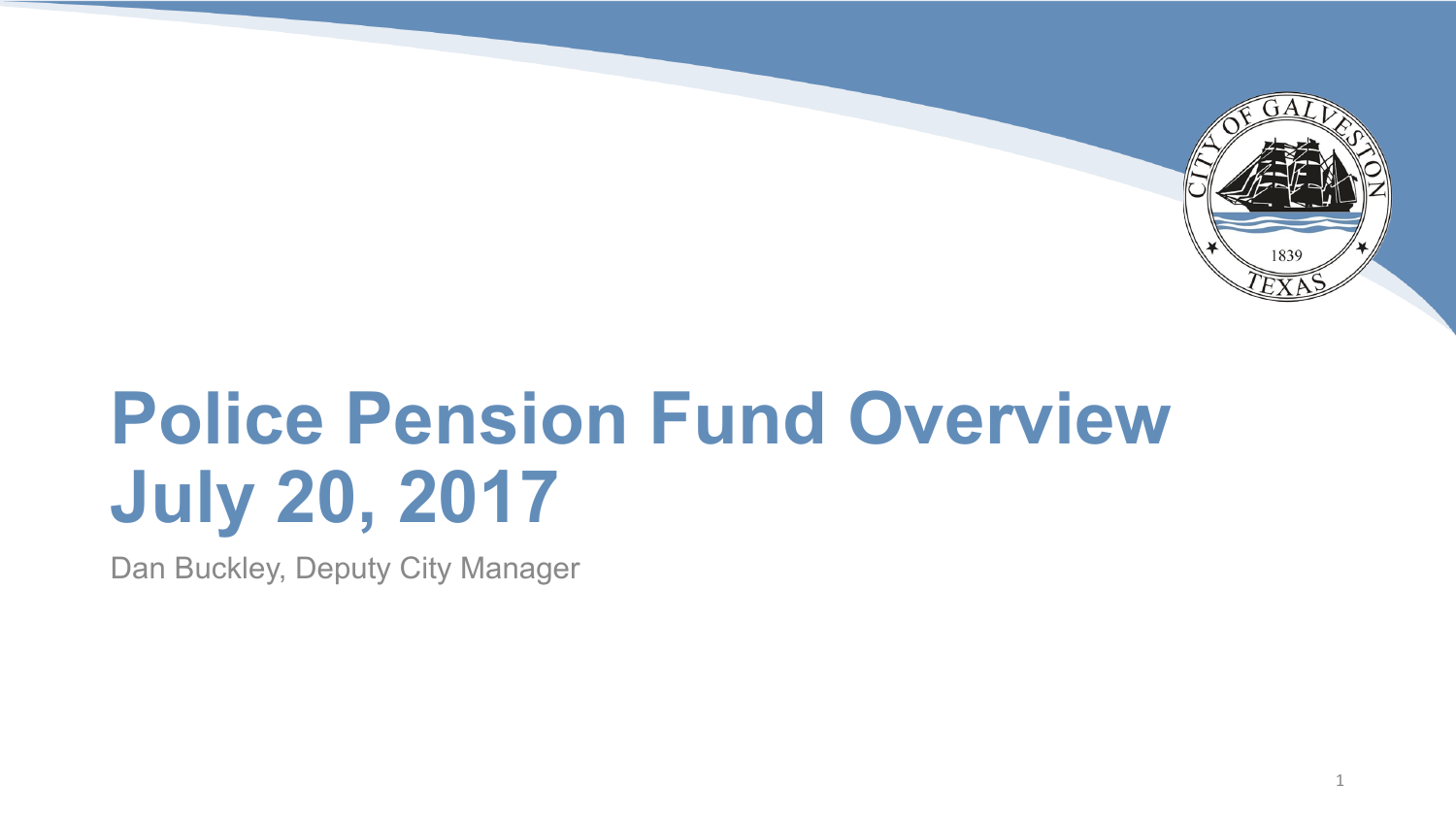## **Funding Challenges**

| <b>Pension Fund Statistic 12-31-2016</b>                                                                                                                                | <b>Police</b> | Fire (12/15*) | <b>Employees</b> |  |  |
|-------------------------------------------------------------------------------------------------------------------------------------------------------------------------|---------------|---------------|------------------|--|--|
| <b>Number of Active Employees</b>                                                                                                                                       | 145           | 108           | 510              |  |  |
| Number of Other Retirees and Other Members                                                                                                                              | 160           | 86            | 566              |  |  |
| <b>Total Members</b>                                                                                                                                                    | 305           | 194           | 1,076            |  |  |
| Net position per plan member                                                                                                                                            | \$69,535      | \$201,167     | \$44,547         |  |  |
| <b>Liability per Member</b>                                                                                                                                             | (\$95,558)    | (\$117,981)   | (\$12,228)       |  |  |
| Net Pension Liability (\$Millions) 12-31-2016                                                                                                                           | (\$29.1)      | (\$22.9)      | (\$13.2)         |  |  |
| <b>Percent Funded</b>                                                                                                                                                   | 41.29%        | 63.03%        | 73.17%           |  |  |
| <b>Years to Amortize the Net Pension Liability</b>                                                                                                                      |               |               |                  |  |  |
| As of 1-1-16                                                                                                                                                            | 47.1 Years    | 50.2 Years    | 13.7 Years       |  |  |
| As of 1-1-17                                                                                                                                                            | 48.7 Years    | N/A           | 13.4 Years       |  |  |
| <b>Investment Return Assumption</b>                                                                                                                                     | 8.00%         | 7.75%         | 7.25%            |  |  |
| Annual salary increase assumption                                                                                                                                       | 4.00-7.00%    | 4.65%         | 4.40%            |  |  |
| Assumed retirement age                                                                                                                                                  | 45-65         | $50+$         | 63 Yrs           |  |  |
| <b>Contribution Rate by City</b>                                                                                                                                        | 12.83%        | 14.00%        | 9.00%            |  |  |
| <b>Contribution Rate by Active Member</b>                                                                                                                               | 12.00%        | 16.00%        | 6.00%            |  |  |
| <b>Total Pension Contribution</b>                                                                                                                                       | 24.83%        | 30.00%        | 15.00%           |  |  |
| Social Security Contribution by Employee and City                                                                                                                       | 12.40%        | $0.00\%$      | 12.40%           |  |  |
| Required Pension Contrib. for 40 Yr Amortization                                                                                                                        | 25.78%        | N/A           | 15.00%           |  |  |
| Cost of One Percent Change in Pension Contribution                                                                                                                      | \$116,538     | \$80,206      | \$232,267        |  |  |
| * New fire pension plan actuary is completing the 2016 actuarial report with different assumptions<br>shown above. Fire financial information is from draft 2016 audit. |               |               |                  |  |  |

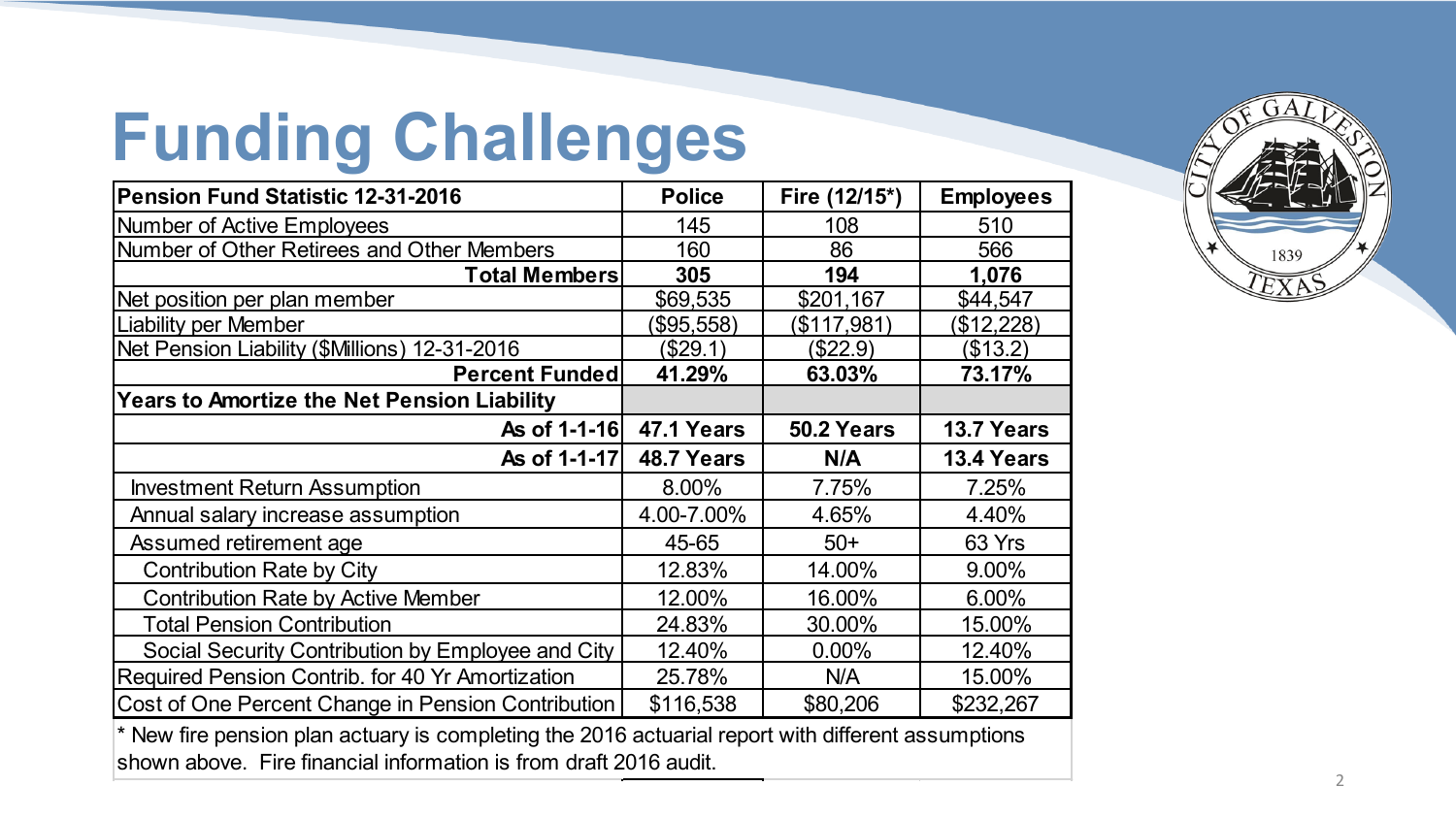## **Current Police Plan Issues**

- Full funding for current plan is financially unachievable in the short-term.
- Statutory requirements require plans to maintain amortization periods for unfunded liabilities to a period of less than 40 years. The trustees and the City submitted a Funding Soundness Restoration Plan (FSRP) in late 2016 in compliance with requirements.
- The FSRP submitted in 2016 reflected changes that at the time would achieve an amortization below 40 years. The plan agreed to change its vesting period and the City increased its contribution to 12.83 percent.
- The January 1, 2017 Actuarial Valuation report reflects further decline in the fair and actuarial values of plan assets along with an increase in plan liabilities, resulting in an increase in the plans projected unfunded liability to \$29,145,290 and an amortization period of its unfunded liability to 48.7 years.
- Actuarial projections indicate the contribution rate would need to increase by .95 percent annually (\$110,711) or a lump sum contribution of \$2.2 million to decrease the expected amortization to 40 years.
- Expected changes to actuarial assumptions (mortality and rate of return) along with the recognition of the deferred asset loss for the plan's January 2018 valuation is projected to further increase the unfunded liability. Estimates indicate a minimum funding increase of 2.81 percent (\$327,472) or a lump sum contribution of \$6.38 million.

1839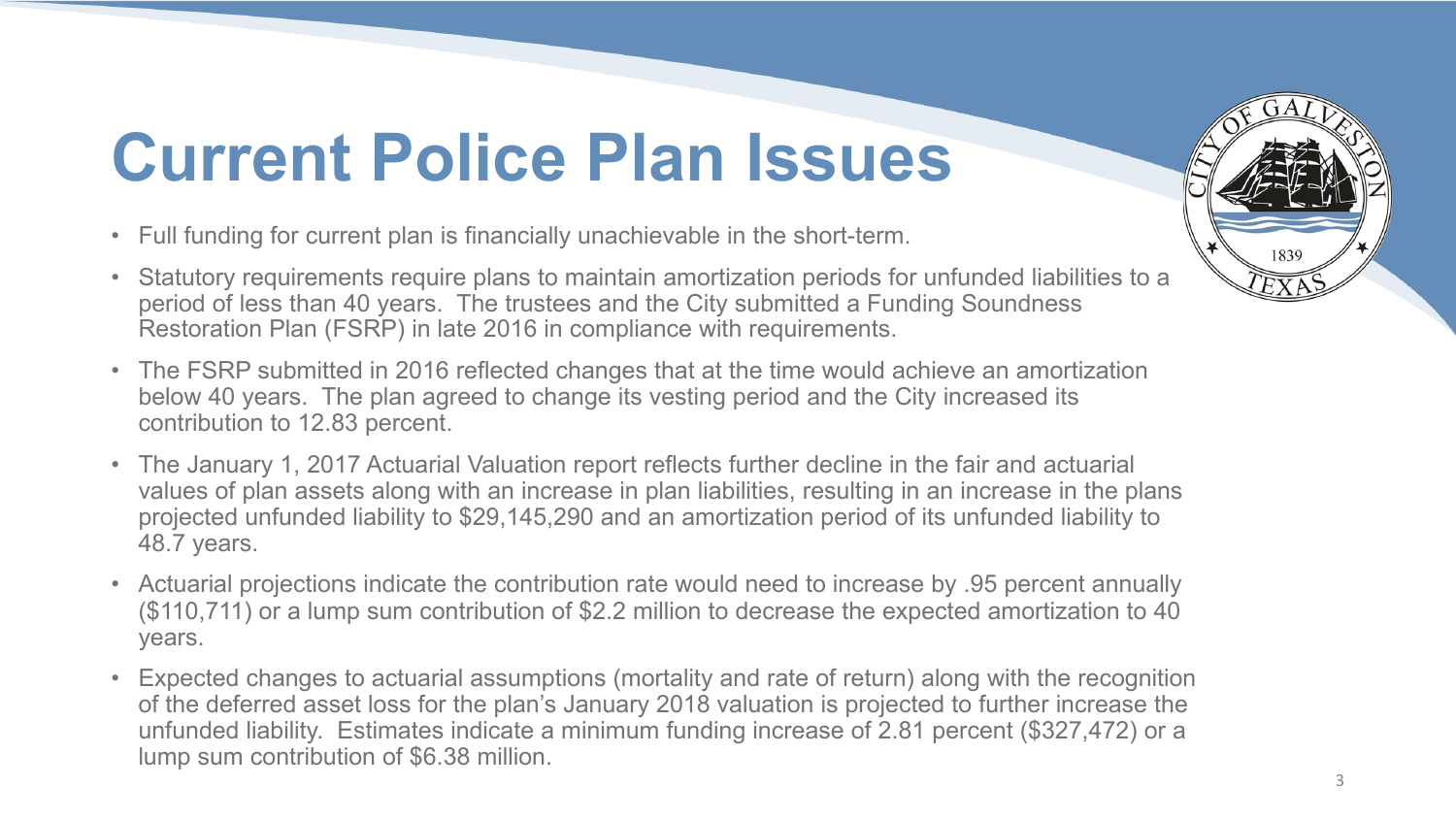#### **Plan Characteristics**



| <b>PLAN</b><br><b>CHARACTERISTIC</b>                  | <b>POLICE</b>                                                                                   | <b>FIRE</b>                                                                                             | <b>EMPLOYEES</b>                                                                                |
|-------------------------------------------------------|-------------------------------------------------------------------------------------------------|---------------------------------------------------------------------------------------------------------|-------------------------------------------------------------------------------------------------|
| Retirement<br>Eligibility                             | Age 45 with 20 YCS OR age 65 OR 25<br>YCS with no age limit                                     | Age 50 with 20 YCS                                                                                      | Age 65 with 10 YCS                                                                              |
| Vesting                                               | 5 YCS; For plan members after 4/1/17,<br>50% at 5 YCS, increasing 10% per YCS<br>to 100% at YCS | <b>20 YCS</b>                                                                                           | 100% at 10 YCS; 50% at 5 YCS,<br>increasing 10% per YCS to 100% at<br>YCS                       |
| <b>Benefit Formula</b>                                | 2.11% per YCS times final 60 months<br>average salary                                           | 3% per YCS times highest 60 months<br>average salary                                                    | 2.25% per YCS times highest 60 months<br>average salary with \$50,000 annual<br>maximum benefit |
| <b>Automatic COLA</b>                                 | N <sub>o</sub>                                                                                  | 0.6% compounded not to exceed CPI-U<br>increase if hired prior to 1/1/2013; none if<br>hired after that | No.                                                                                             |
| <b>Deferred</b><br><b>Retirement Option</b><br>(DROP) | <b>None</b>                                                                                     | Back DROP up to 3 Years with<br>employee contribution credited, no<br>interest or COLA                  | <b>None</b>                                                                                     |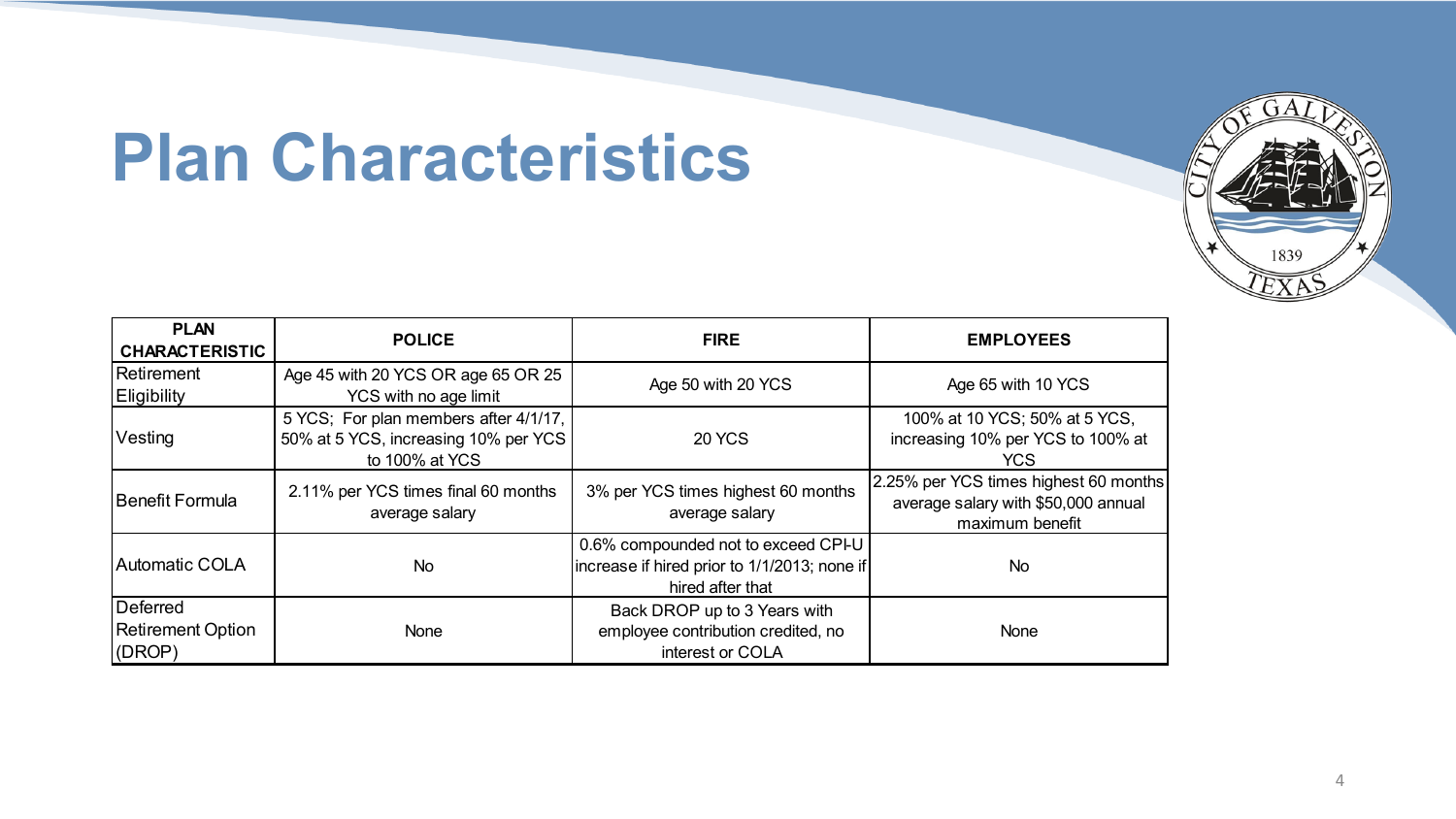## **Board Authority**

| <b>PLAN CHANGE</b><br><b>AUTHORITY</b> | <b>POLICE</b>                                                                                   | <b>FIRE</b>                                                                                                                                                                                                                                           | <b>EMPLOYEES</b>                                     |
|----------------------------------------|-------------------------------------------------------------------------------------------------|-------------------------------------------------------------------------------------------------------------------------------------------------------------------------------------------------------------------------------------------------------|------------------------------------------------------|
| <b>Governing Statute</b>               | V.T.C.S. Article 6243p                                                                          | V.T.C.S. Article 6243p                                                                                                                                                                                                                                | Galveston Code of Ordinances, Part II,<br>Chapter 28 |
| Employer<br><b>Contributions</b>       | Determined by city based on advice of<br>fund's actuary in accordance with<br>governing statute | Determined by TLFFRA statue but city<br>council can adopt a higher rate                                                                                                                                                                               | Determined by city council                           |
| Employee<br><b>Contributions</b>       | Determined by pension fund board in<br>accordance with the governing statute                    | TLFFRA authorizes plan members to<br>determine their contribution by voting                                                                                                                                                                           | Determined by city council                           |
| <b>Benefits Increases</b>              | Board authorized to increase benefits<br>with approval of majority of fund<br>members           | TLFFRA allows the board to make<br>prospective benefit modifications after<br>they have approved in a membership<br>vote                                                                                                                              | Board authorized to make amendments<br>to the plan   |
| <b>Benefit Reductions</b>              | Board of trustees authorized to make<br>benefit modifications                                   | TLFFRA allows the board to make<br>prospective benefit modifications after<br>they have been approved in a<br>membership vote; however, changes<br>cannot deprive a member, retiree or<br>eligible survivor of a right to receive<br>accrued benefits | Board authorized to make amendments<br>to the plan   |

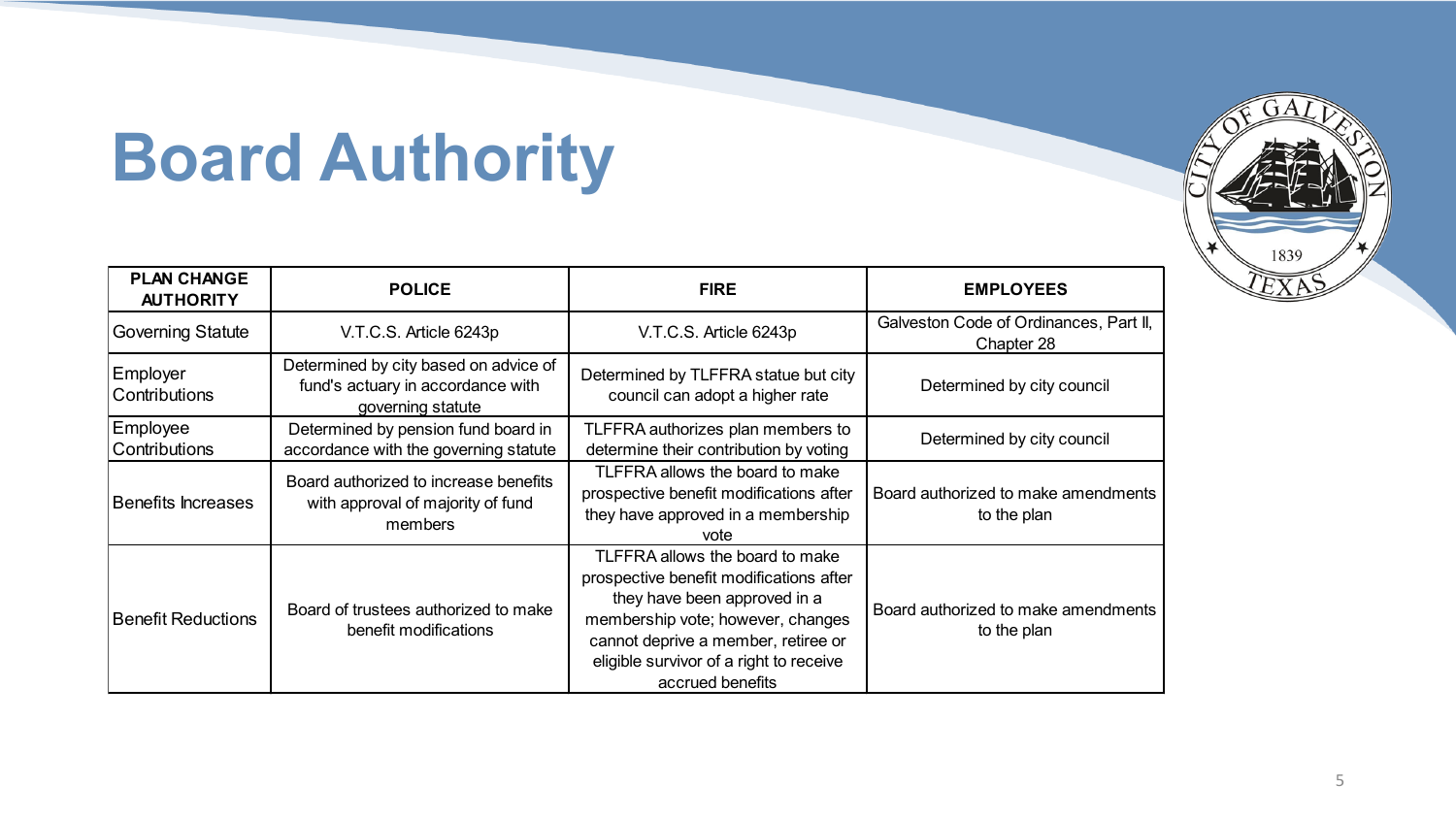## **Current Situation**

- State law has a standard for adequate funding in a defined benefits plan: full amortization within 40.
- A "Funding Soundness Restoration Plan" must be filed with the State Pension Review Board by November 1 if the amortization period is above the maximum. The PRB must be notified every two years of any updates to progress made toward improved actuarial soundness
- City and the plan must jointly submit the FSRP and updates every 2 years.
- 2016 changes:
	- $\triangleright$  Increase in employer contribution from 12 to 12.83 percent and the Trustee's modified the vesting period beginning at 50% for five years of service for new employees.
- Current plan perpetuates unfunded liabilities.
- The City lacks equal representation on the board.
- Need: A combination of plan changes and increased contributions to achieve plan sustainability.